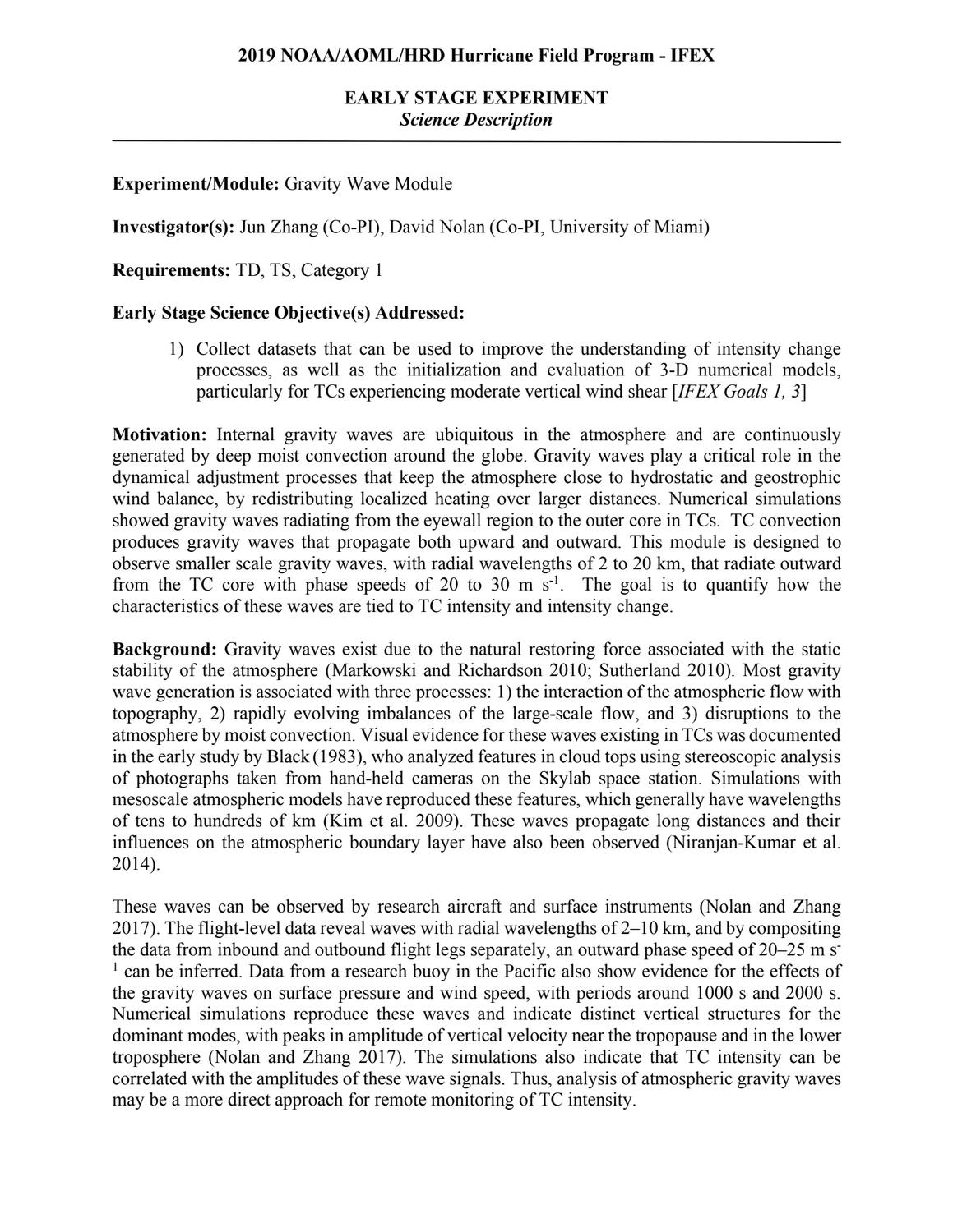# **EARLY STAGE EXPERIMENT** *Science Description*

#### **Hypotheses:**

1. Gravity waves radiating from the TCs inner core are prevalent in TCs and their wave amplitudes correlate with TC intensity.

## **Aircraft Pattern/Module Descriptions (see** *Flight Pattern* **document for more detailed information):**

**P-3 Module 1:** For early stage TCs, after completing Figure-4 pattern, at the end of the last leg, continue outward to distance of 160 n mi from the center, or further, if possible. Then turn P-3 back to the eye. This module ideally should be conducted in quadrant with the least rainband activity, typically the upshear right or right-rear quadrant.

**Links to Other Early Stage Experiments/Modules:** The Gravity Wave module can be flown in conjunction with the following *Early Stage* experiments: AIPEX, TDR Experiment, and Synoptic Flow Experiment.

**Analysis Strategy:** This module seeks to observe the characteristics of the TC gravity waves. Flight-level wind observations will be used to analyze the wavelengths and amplitudes of these waves. The vertical velocity will be quality controlled by correcting the attack angle and dynamical pressure using specially designed modules conducted by calibration flights before each hurricane season (Zhang 2010; Zhang and Drennan 2012). To avoid the contamination of the spectra by convection near the eyewall, only data from at least 100 km away from the storm center are used. The power spectrum will be computed using a fast Fourier Transform (FFT) algorithm to estimate the peak wavelengths of these waves.

### **References:**

- Black, P. G., (1983), Tropical storm structure revealed by stereoscopic photographs from Skylab. *Adv. Space Res.*, **2**, No. 6, 115–124.
- Kim, S.-Y., H.-Y. Chun, and D. L. Wu (2009), A study on stratospheric gravity waves generated by Typhoon Ewiniar: Numerical simulations and satellite observations. *J. Geophys. Res*., **114**, D22104.
- Markowski, P., and Y. Richardson (2010), *Mesoscale meteorology in mid-latitudes*. Wiley-Blackwell, Hoboken, New Jersey, 430 pp.
- Niranjan Kumar, K., Ch. Kanaka Rao, A. Sandeep, and T. N. Rao (2014), SODAR observations of inertia-gravity waves in the atmospheric boundary layer during the passage of tropical cyclone. *Atmos. Sci. Lett*., **15**, 120–126.
- Nolan, D.S., and J.A. Zhang, 2017: Spiral gravity waves radiating from tropical cyclones. Geophysical Research Letters, 44(8):3924–3931, doi:10.1002/2017GL073572.
- Sutherland, B. R., *Internal Gravity Waves* (2010). Cambridge University Press, New York, 377 pp.
- Zhang, J. A., (2010), Spectral characteristics of turbulence in the hurricane boundary layer over the ocean between the outer rainbands. *Quart. J. Roy. Meteorol. Soc*., **136**, 918–926.